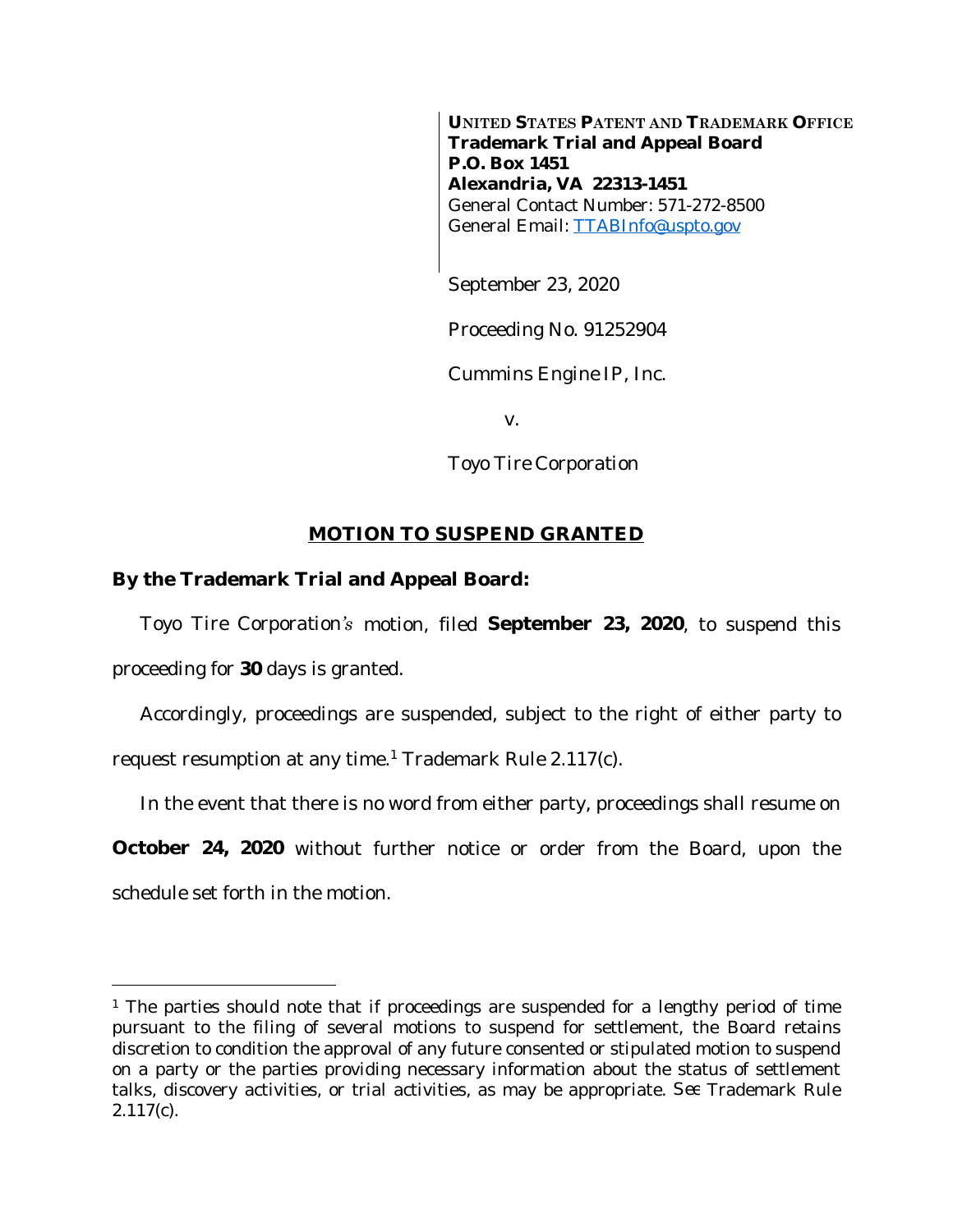## Proceeding No. 91252904

During the suspension period, the parties shall notify the Board of any change of address or email address for either the parties or their counsel. *See* Trademark Rule  $2.18(b)(1)$ . In addition, the parties are to promptly inform the Board of any other related cases, even if they become aware of such cases during the suspension period. Upon resumption, if appropriate, the Board may consolidate related Board cases.

Generally, the Federal Rules of Evidence apply to Board trials. Trial testimony is taken and introduced out of the presence of the Board during the assigned testimony periods. The parties may stipulate to a wide variety of matters, and many requirements relevant to the trial phase of Board proceedings are set forth in Trademark Rules 2.121 through 2.125. These include pretrial disclosures, the manner and timing of taking testimony, matters in evidence, and the procedures for submitting and serving testimony and other evidence, including affidavits, declarations, deposition transcripts, and stipulated evidence. Trial briefs shall be submitted in accordance with Trademark Rules 2.128(a) and (b). Oral argument at final hearing will be scheduled only upon the timely submission of a separate notice as allowed by Trademark Rule 2.129(a).

## **TIPS FOR FILING EVIDENCE, TESTIMONY, OR LARGE DOCUMENTS**

The Board requires each submission to meet the following criteria before it will be considered: 1) pages must be legible and easily read on a computer screen; 2) page orientation should be determined by its ease of viewing relevant text or evidence, for example, there should be no sideways or upside-down pages; 3) pages must appear in their proper order; 4) depositions and exhibits must be clearly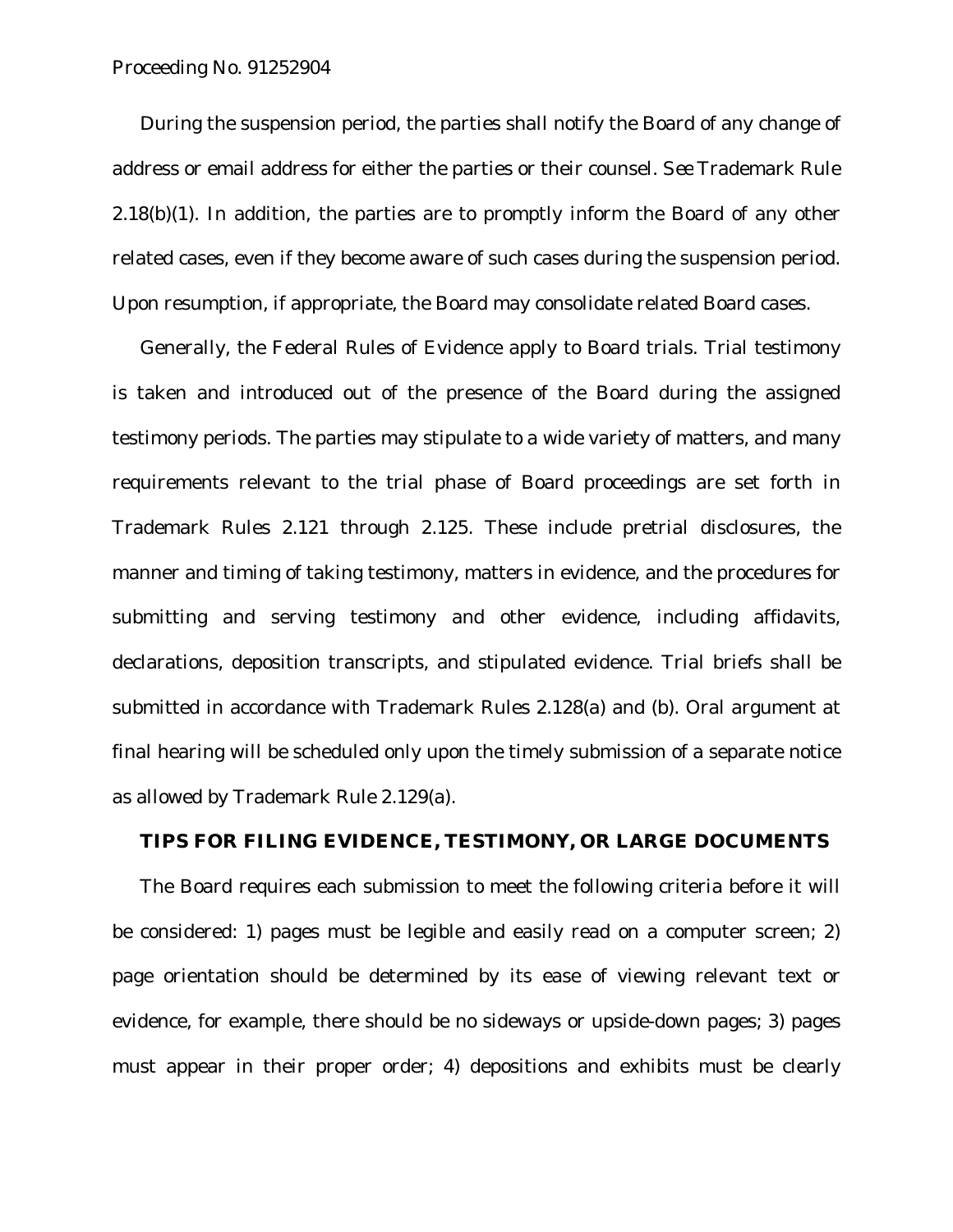labeled and numbered – use separator pages between exhibits and clearly label each exhibit using sequential letters or numbers; and 5) the entire submission should be text-searchable. Additionally, submissions must be compliant with Trademark Rules 2.119 and 2.126. Submissions failing to meet all of the criteria above may require re-filing. **Note:** Parties are strongly encouraged to check the entire document before filing.<sup>2</sup> The Board will not extend or reset proceeding schedule dates or other deadlines to allow time to re-file documents. For more tips and helpful filing information, please visit the **ESTTA** help webpage.

 $2$  To facilitate accuracy, ESTTA provides thumbnails to view each page before submitting.